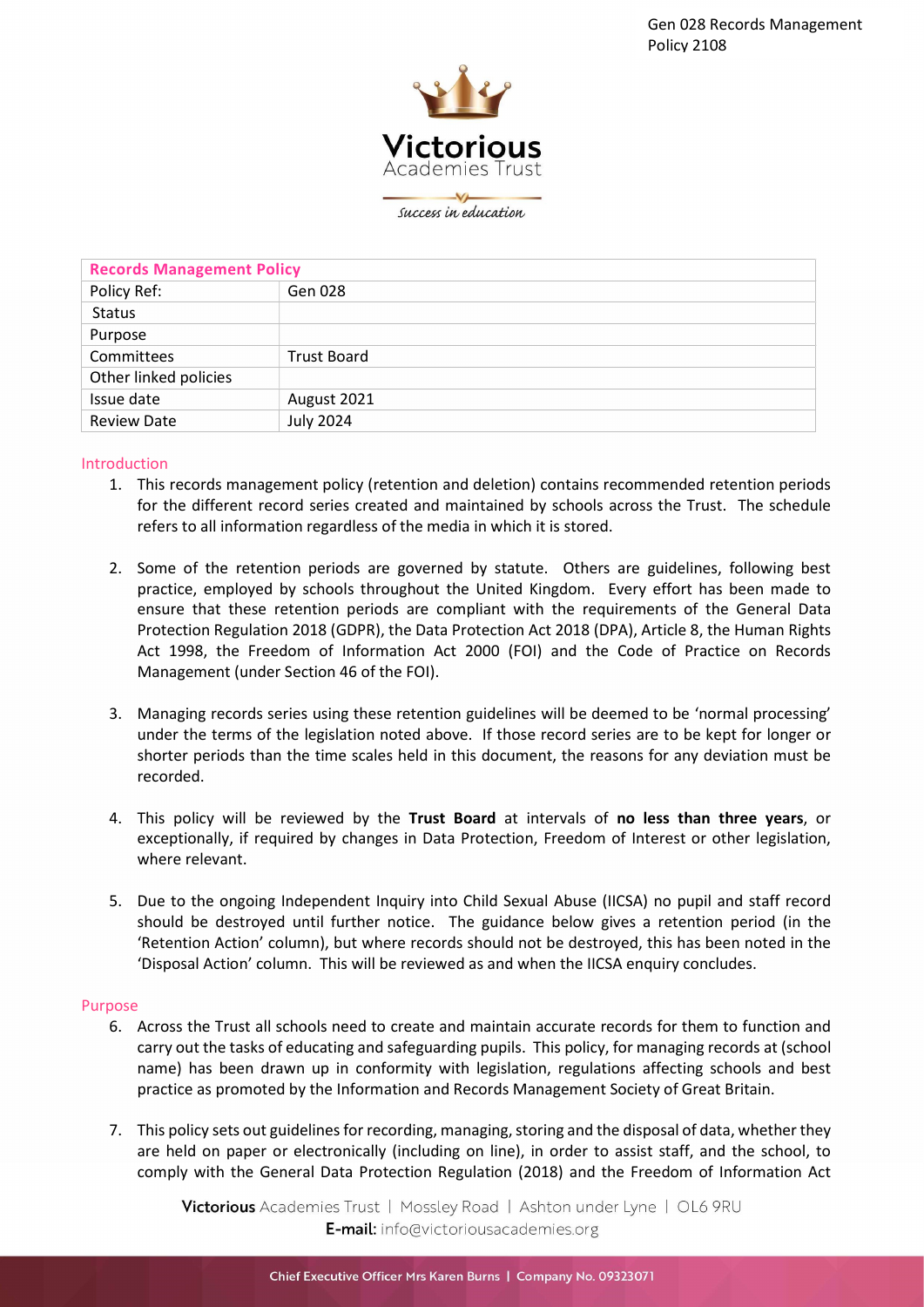

(2000). It should be read and used in conjunction with the following school policies;

- Management Information Systems
- Data Protection Policy
- Privacy Notices
- Information Asset Register
- 8. The implementation of the General Data Protection (2018) did not fundamentally change the principles around the duration of records retention. However, it has introduced stricter rules about the use and storage of personal data, requiring more dynamic, efficient and secure storage systems. It is expected that;
	- All information held by schools needs to be justifiable, by reference, to its purpose.
	- Schools must be transparent and accountable as to what data they hold.
	- Schools must understand and explain the reasons why they hold data.
	- Schools must be able to respond to Subject Access Requests.
	- Schools must be able to amend, delete or transfer data promptly upon any justified request.
	- Schools must be able to audit how personal data was collected and when and why.
	- Schools must hold sensitive data securely, accessed only by those with reason to view it and possess a policy as to why it is needed.
- 9. All members of staff, with access to records, are expected to;
	- Manage their current record keeping systems using the Retention Policy.
	- Only dispose of records in accordance with the requirements outlined in this policy, if authorised to do so.
	- Ensure that any proposed divergence from the records retention schedule and disposal policies is authorised by the Head Teacher.
- 10. This policy does not form part of any employee's contract of employment and is not intended to have a contractual effect. However, it does reflect the school's current practice, the requirements of current legislation and best practice and guidance. It may be amended by the school but any changes will be notified to employees within one month of the date on which the change is intended to take effect. The school may also vary any parts of the procedure, including time limits, as appropriate.

# Why hold a Retention Policy?

- 11. There are a number of benefits which arise from the use of a Retention Policy:
	- Managing records against the Retention Policy is deemed to be 'normal processing' under the GDPR (2018) and the Freedom of Information Act (2000). Where members of staff are managing records using the Retention Policy, they will not be culpable of tampering or the unauthorised alteration of data, once a Freedom of Information request or Subject Access Request (SAR) has been made.
	- Members of staff can be confident about destroying information at the appropriate time and in a secure fashion.
	- Information which is subject to Freedom of Information and GDPR legislation will be available, when required.
	- The school is not maintaining and holding information unnecessarily.

# Examples of How Pupil Records May Stored and the Information Shared.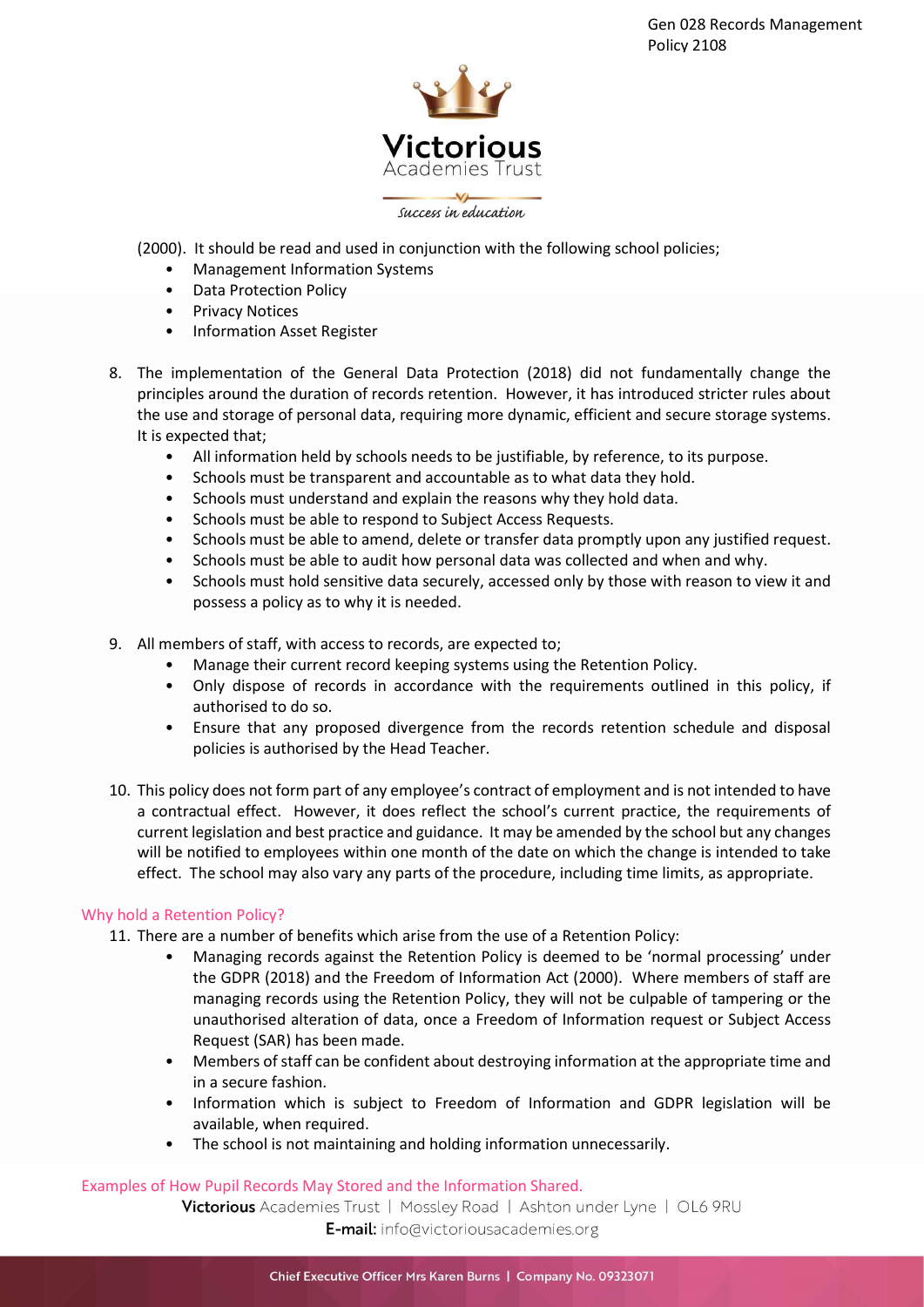

- 12. The following examples illustrate a number of options by which schools across the Trust may hold data – in some cases, where information is held on different platforms, a combination of these options may be employed ('hybrid files'). It is advised that the school, working with their Data Protection Officer, creates a summary of what information they hold and how;
- 13. Pupil record (hard copy) 'a manila file ('buff folder') is kept on each pupil, in a locked filing cupboard within the classroom/business office/Head Teacher/Principal's office. This file holds hard copies of information about that pupil e.g. consent forms, annual data audits.'
- 14. Pupil record (electronic) 'a record is held on the school's electronic Management Information System (Arbor), from information provided by the child's parents upon admission. Information includes; pupil name, address, emergency contact details, free school meal status, statutory test results, daily attendance'
- 15. Pupils with Special Educational Needs 'pupils with Special Educational Needs are recorded in the Management Information System (Arbor) and information regarding these individuals is made available to involved staff, with permissions delegated and recorded by the HT. Electronic records are held, securely, on the appropriate staff drive within the server/cloud, managed by the school's SENCO. Hard copy information is stored, securely, in the SENCO office and also within the pupil's buff folder.'
- 16. Pupils receiving Pupil Premium (PP) funding/Looked After Children (LAC) 'pupils in receipt of additional funding, due to their PP, LAC or post-LAC family status, are recorded in the Management Information System (Arbor). Information regarding individual pupils is made available to involved staff, with permissions delegated and recorded by the Headteacher/Principal Electronic copies of PP review/LAC review documents are held, securely, on the appropriate staff drive within the server/cloud. Hard copy information is stored within the pupil's buff folder.'
- 17. Medical Records 'information regarding the medical needs of a pupil is provided by parents/carers upon admission and updated, where necessary, following the annual data check. Information provided includes any significant known reactions to medication, major allergies and notable medical conditions. This information is available to staff likely to administer medication or treatment. The information is shared externally (trips) or to external agencies (catering) only with parental permission. This is information is held under the terms of the retention schedule, following the completion of the trip, or, with regards catering, for the duration of the child's time in school.
- 18. Any pupil who has a more serious level of medical need (e.g. diabetes, anaphylaxis) will have an individual Health Care Plan (HCP), which is presented by the parent/guardian, with the GP's/consultant's instructions for care within the school should the need arise. These records, with the consent of the parent/guardian, will be shared with school staff to ensure pupil safety. Photographs of the children (where appropriate and applicable), will be displayed in the staff room/business office/reception/first aid room. Hard copy information is stored with the pupil's buff folder. These records are shared with medical services, in the event of an emergency and any visible instructions/guidance relating the child will be displayed only for the duration of their time in school.'
- 19. Financial Records 'financial records are held in the business office. School dinner payments and Victorious Academies Trust | Mossley Road | Ashton under Lyne | OL6 9RU E-mail: info@victoriousacademies.org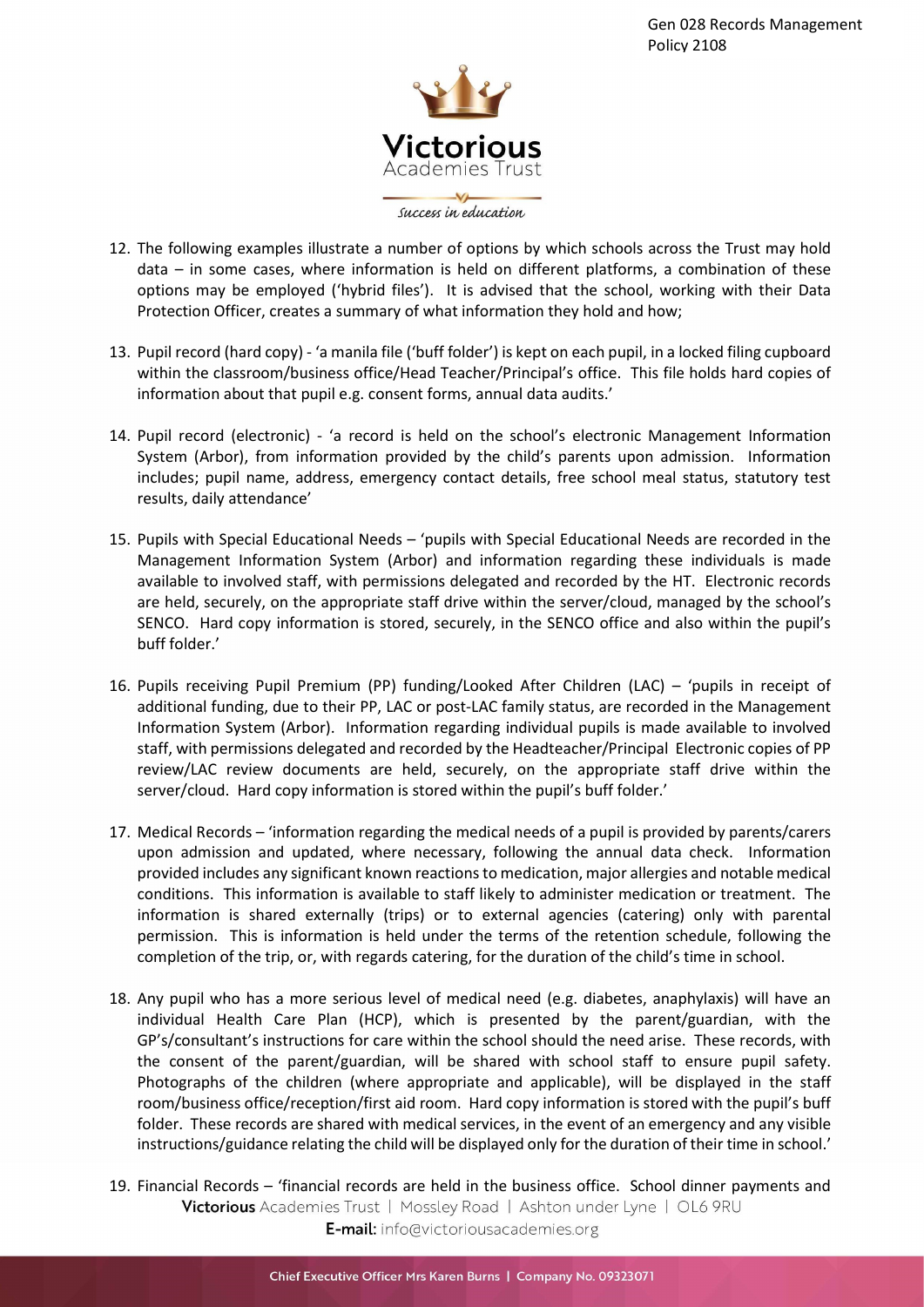

school trip payments will be held electronically on the system used by each school.

## Diaries and Notebooks

- 20. Confidential or work related notes, written in an employee diary or notebook, are not considered to be school records and should always be transferred to an appropriate record keeping system as soon as possible. All school staff members are responsible for ensuring that any confidential or work related notes that they have recorded in a diary/notebook are;
	- Kept secure at all times e.g. not left unattended, on desks or in vehicles, and are locked away in a secure location when not in use.
	- Transferred to an appropriate record keeping system as soon as possible e.g. SIMS, RM Integris, MyConcern, CPOMS etc.
	- Within three months of being completed, treated as confidential waste i.e. destroyed securely and safely, after confirming that all relevant information has been transferred to an appropriate record keeping system.

### 21. As a guide;

- Notebooks should be destroyed within three months of being completed i.e. when they are full
- Diaries should be retained for the first three months of the following year and then destroyed.
- 22. The Trust's Data Protection Officer (Derbyshire County Council) will remind all members of staff, within the school and where relevant, of their responsibility to destroy completed diaries and notebooks on a regular basis. All currently completed diaries/notebooks, held on site or elsewhere, should be destroyed as soon as possible, unless there is a specific reason to keep them, agreed by the Head Teacher, and then retained on an appropriate record keeping system e.g. staff personnel file.

### Emails, Texts and Instant Messaging

- 23. Emailing is a form of communication it is not a means of storing information that may be kept securely elsewhere. Emails should not be kept, but rather transferred, if the information they hold falls into the categories listed within the Retention Schedule e.g. does it form part of the pupil record? Does it relate to an employee or a decision about an employee? If so, this information could be transferred e.g. printed off and kept in the pupil's buff folder, and the email deleted. Emails and attachments which hold data must not be kept as emails; they must be either be saved in an appropriate electronic management information system or printed off and filed as a hard copy document.
- 24. Schools should consider implement a rule whereby emails are automatically deleted after a period of time, once they have been filed, and make this known via their Data Protection Policy. Such a rule would limit the amount of information that might be available to a data subject under a Subject Access Request and helps reduce the amount of electronic storage required by the school.
- 25. Similarly, texts, Instant Messages (e.g. WhatsApp, Facebook Messenger) or message boards and forums are not considered a permanent record of being ephemeral and temporary. If the content of the message or text is significant e.g. a staff member highlights concerns around a pupil's behaviour, Victorious Academies Trust | Mossley Road | Ashton under Lyne | OL6 9RU E-mail: info@victoriousacademies.org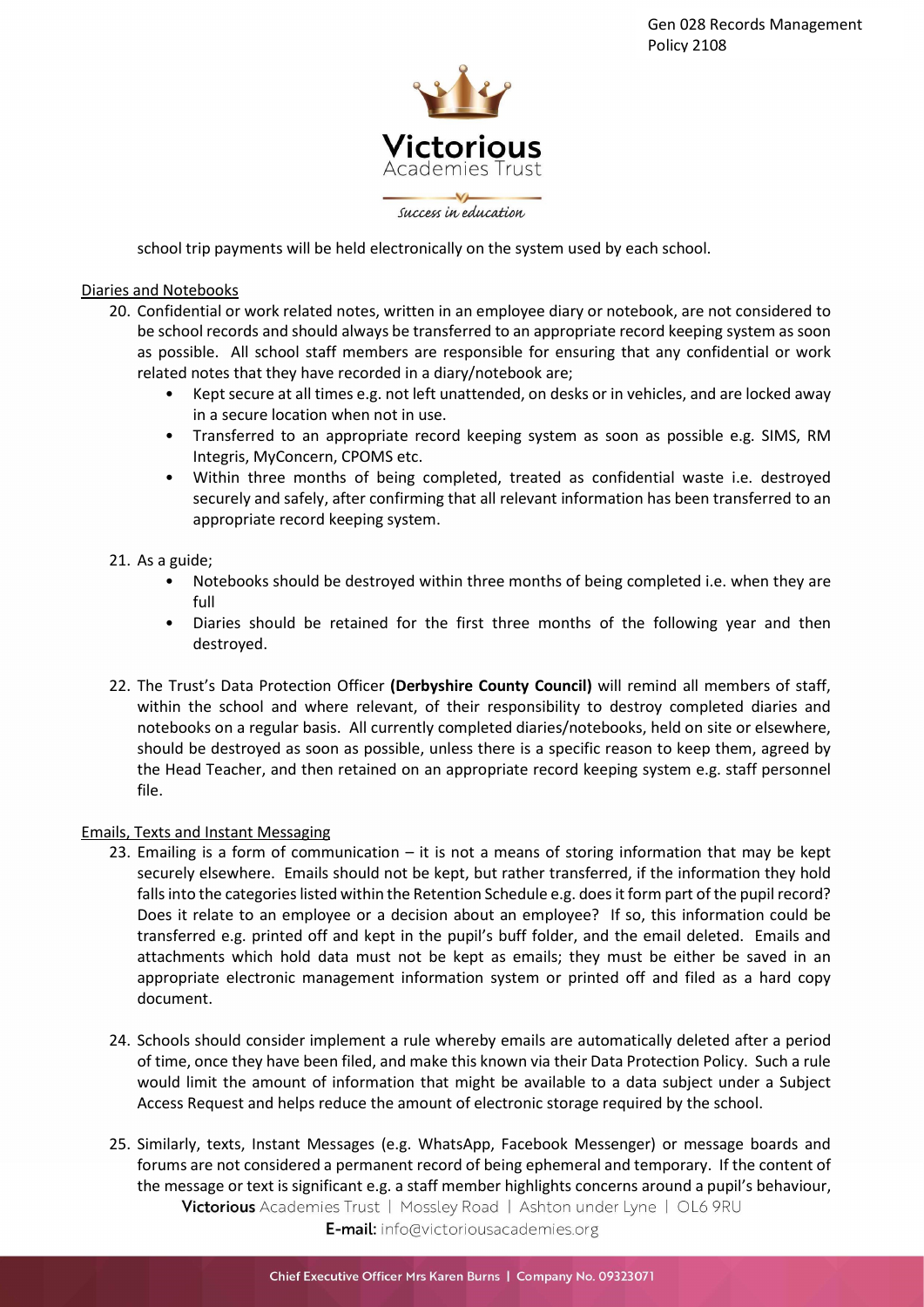

then it should be copied and transferred into the appropriate filing system e.g. a safeguarding case file, either by saving it in a readable electronic format, or printing it off, or taking a screen shot.

26. Any information recorded within texts, Instant Messages, message boards or forums is subject to the same Data Protection and Freedom of Information legislation, regardless of format. Therefore, it is advisable to only use these methods of communication to transmit information which is not sensitive or directly related to a third party. Similarly, with regards emails, all electronic communications, whilst they are held by the school, are disclosable under the same legislation and anything written or held, within an email, could potentially be made public under the terms of a Subject Access Request.

#### Social Media

- 27. Many schools will maintain some form of social media channel, such as Twitter or Facebook, with which to communicate with staff and parents. It should be noted though that social media is not just a means of communication, but can also act a repository for storing information and third party data. Information held in this format is subject to the Freedom of Information Act 2000 and the Data Protection Act 2018.
- 28. Social media outlets have different retention periods. Schools must be aware of how long these periods are, outline this within their Data Protection Policy and secure the appropriate consent to share personal data to enable the rights of the data subject. The school needs to ensure that the primary users (i.e. those staff members who hold administrative permissions, to upload and remove information) are aware of these retention periods. Where these retention periods are longer than that set out as part of a standard school policy or best practice e.g. removing pupil images from the school's website when that pupil has left, processes must be in place to remove any posts or photographs on a regular and routine basis.
- 29. Social media posts can remain online for a period long after the school has deleted them. They can be shared and redistributed many times, beyond the control of the individual who first posted them. There it is vital that the school is clear when obtaining the consent to share data, from pupils, parents, staff and volunteers, as to where information will be shared, for how long and outlining the risk of information being shared, or cached, beyond their control.

#### Access to Records

- 30. For the efficient running of the school, all teaching staff and relevant office staff will have access to the school's Management Information System (insert name). Teaching staff may complete some the following functions e.g. enter names on the register or add other agency involvement, and may consult the pupil record. N.B. where records are maintained as hard copy within the school office, access is available to teaching staff with regards some information e.g. emergency contact numbers, consents. Other information e.g. discretionary absence request letters, attendance letters, are held in the school office and are only available to the relevant member of staff upon request.
- 31. All permissions to access data are granted by the Head Teacher and recorded in the member of staff's personnel file.
- 32. All teaching and office staff will be given training and guidance on accessing and managing school records, to ensure compliance with the time scales laid out under the retention schedule. As a Victorious Academies Trust | Mossley Road | Ashton under Lyne | OL6 9RU E-mail: info@victoriousacademies.org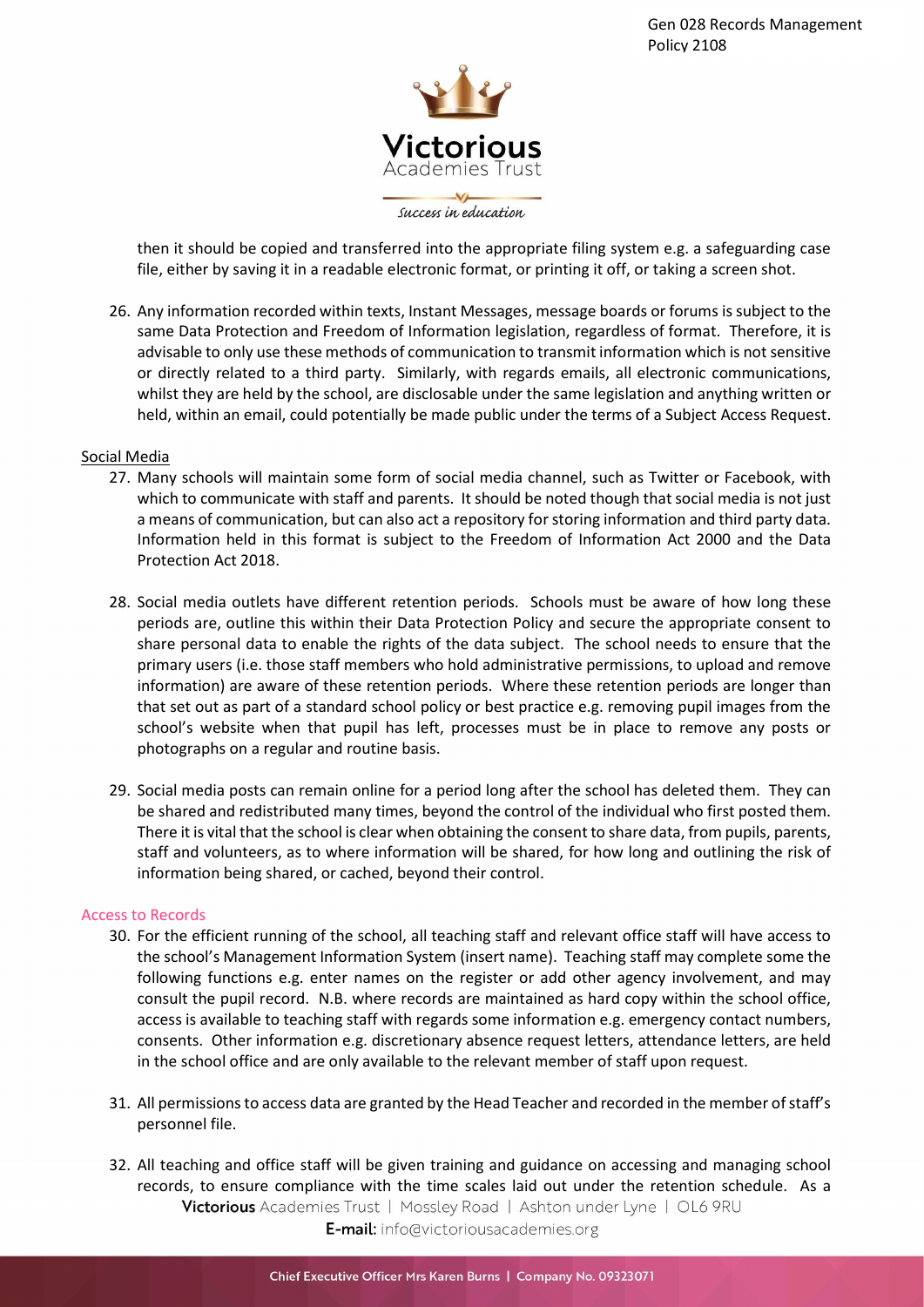

guiding principle the General Data Protection Regulation requires that personal data is only retained for as long as is necessary and for the specific lawful purpose(s) it was acquired; all information, held by the school, must be kept in accordance with the school's Data Protection Policy.

### Data Protection Policy

33. Pupils, parents and member of staff are informed, via the Trust's Data Protection Policy, that any information held on them, upon either admission or commencement of employment, is for the school to carry out statutory functions, necessary for the efficient operation of the setting – data held will be reviewed regularly and will be stored, processed and shared (where appropriate and applicable) under the terms of the General Data Protection Regulation (2018).

### Retention Periods

- 34. The tables in the attached appendices provide guidance on retention period for the different records held by (school name). Unless there is a specific statutory obligation to hold or destroy records (please refer to the instruction on the cover sheet regards the safekeeping of records during Independent Inquiry into Child Sexual Abuse (IICSA)), the retention periods are established by the school for guidance purposes.
- 35. N.B. it must be emphasised that, under the terms of the current IICSA moratorium, the present focus on safeguarding does not mean that existing laws, in respect to data protection, are now suspended, nor that schools may not still be liable for breaches of data protection legislation (such as retaining personal data longer, or in greater volume, than is necessary for its purpose, or a failure to keep data accurately and safely).

### Disposal of Data

- 36. As mentioned above, the fifth Data Protection principle, states that 'Personal data processed for any purpose, or purposes, shall not be kept longer than is necessary for that purpose, or purposes'. It is the responsibility of the Head Teacher that records, which are no longer required for business use, are to be reviewed as soon as possible, so that the appropriate records can be destroyed or transferred, where necessary.
- 37. Not all data needs to be destroyed. The school should determine whether records are to be selected, either for permanent preservation, or for destruction or to be transferred into a different format e.g. digitised, or to be retained further, by the setting, for research or litigation purposes. Any decision, regards a change to the way data is held in the setting, must be documented as part of the records management policy. For example; financial records can be destroyed after six years, plus the year they were created in, and are often shredded or passed to a confidential waste provider for safe destruction. School newsletters, however, might be transferred to the local authorities Records Office for archiving and safe keeping, as a means of preserving an individual school's heritage.
- 38. When information is no longer required, it should be disposed of. For confidential, sensitive or personal information, to be considered securely disposed of, it must be in a condition where it cannot either be read or reconstructed. It is recommended that paper documents are destroyed with a cross shredder – where this is not possible, and, e.g. a ribbon shredder is employed, the waste should not be recycled but destroyed beyond recognition e.g. via an incinerator bin.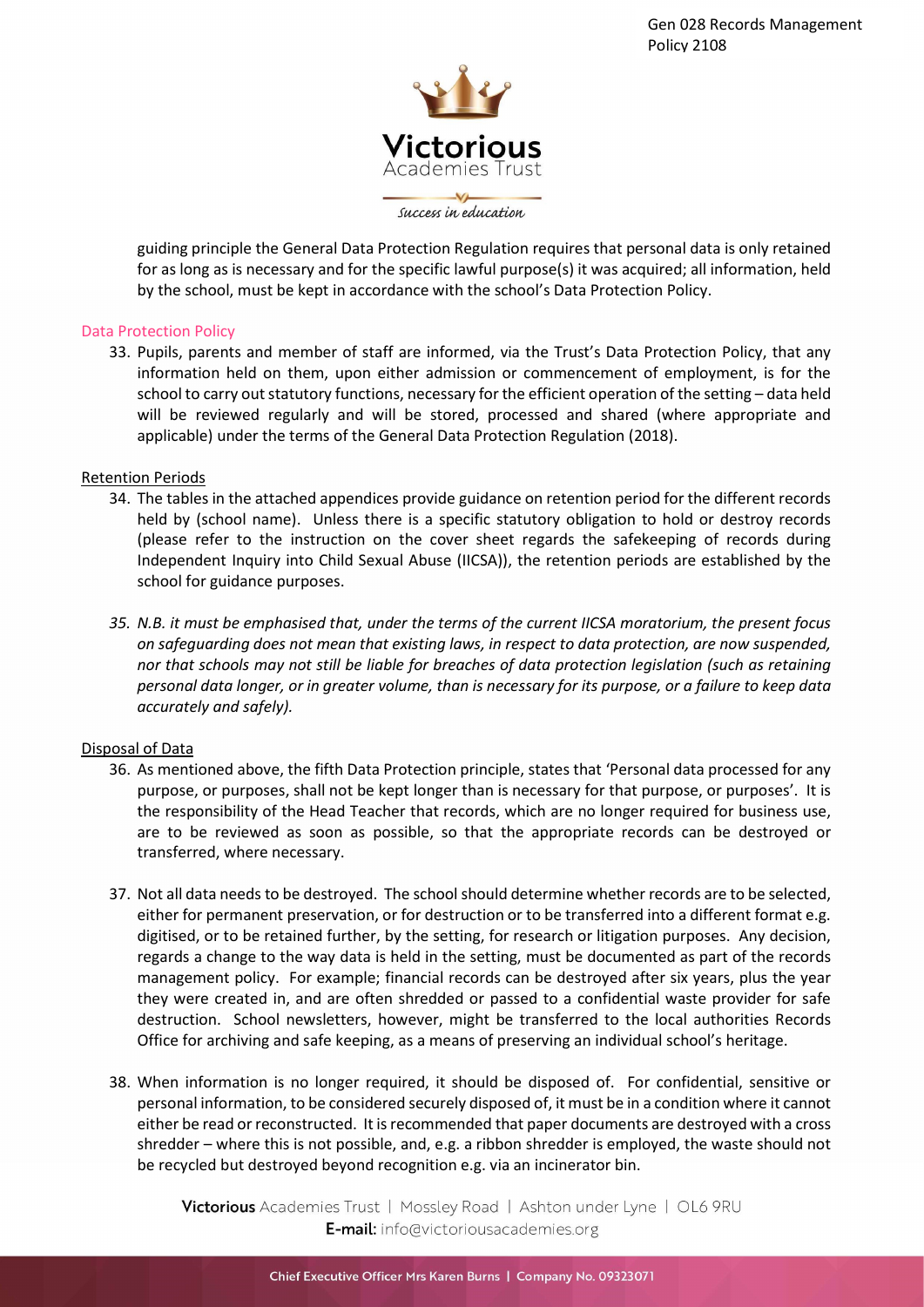

- 39. Skips and 'regular' waste disposal are not considered to be secure.
- 40. CD's/DVD's/discs should be cut into pieces. Hard copy images, AV recordings and hard disks should be dismantled and destroyed. Where third party disposal companies are employed, they should, wherever possible be supervised and any destruction of data or removal of data, from the site, is logged and the destruction certified. Staff working for external provider should have been trained in the handling and destruction of confidential data.
- 41. Destruction of data will be planned with specific dates and all records will be identified as to the date of destruction. N.B. if a record is noted pending destruction or transfer, either to archives off site or to another setting, but has not yet been destroyed/transferred, and a request for records has been received, that record must still be made available to the requestor.
- 42. The Freedom of Information Act 2000 requires the school to maintain a list of all records that have been destroyed and who authorised their destruction. The appropriate members of staff (Data Lead) should record;
	- File reference and/or unique identifier
	- File title or brief description of contents
	- Number of files
	- Name of the authorising officer

### Transfer of Records to Archives

43. Where records have been identified as being worthy of permanent preservation, due to their historical or social value, they may be retained on site or transferred to the local authority Records Office. If held by the school, it is advised that the school should contact the local authority's Corporate Records Manager for guidance and best practice, with regards the preservation of data.

### Transfer of Records to other Media

44. Where lengthy retention periods have been allocated to records, member of staffs may wish to consider converting paper records to other media (e.g. digital or virtual, 'cloud' based). The lifespan of the media, and the ability to migrate data, should always be considered.

### Transfer of Records to other Settings

45. When a child leaves the school, all pupil records should be transferred in a secure manner, to the child's new school. If the records contain sensitive information (e.g. Child Protection records), proof of receipt must be obtained and logged by the school's Data Lead. All data held by the school should then be deleted, including all paper records and data stored electronically. A record should be kept for tracking and auditing purposes only.

### Responsibility and Monitoring

46. The Headteacher/Principal and/or officer tasked with the role of Data Lead, hold primary and day to day responsibility, for implementing this policy. The Data Protection Office, in conjunction with the school, is responsible for monitoring its use and effectiveness and resolving any queries with regards the interpretation of the policy. The Data Protection Officer will consider the suitability and adequacy of this policy and will pass any amendments or alterations directly to the Head Teacher.